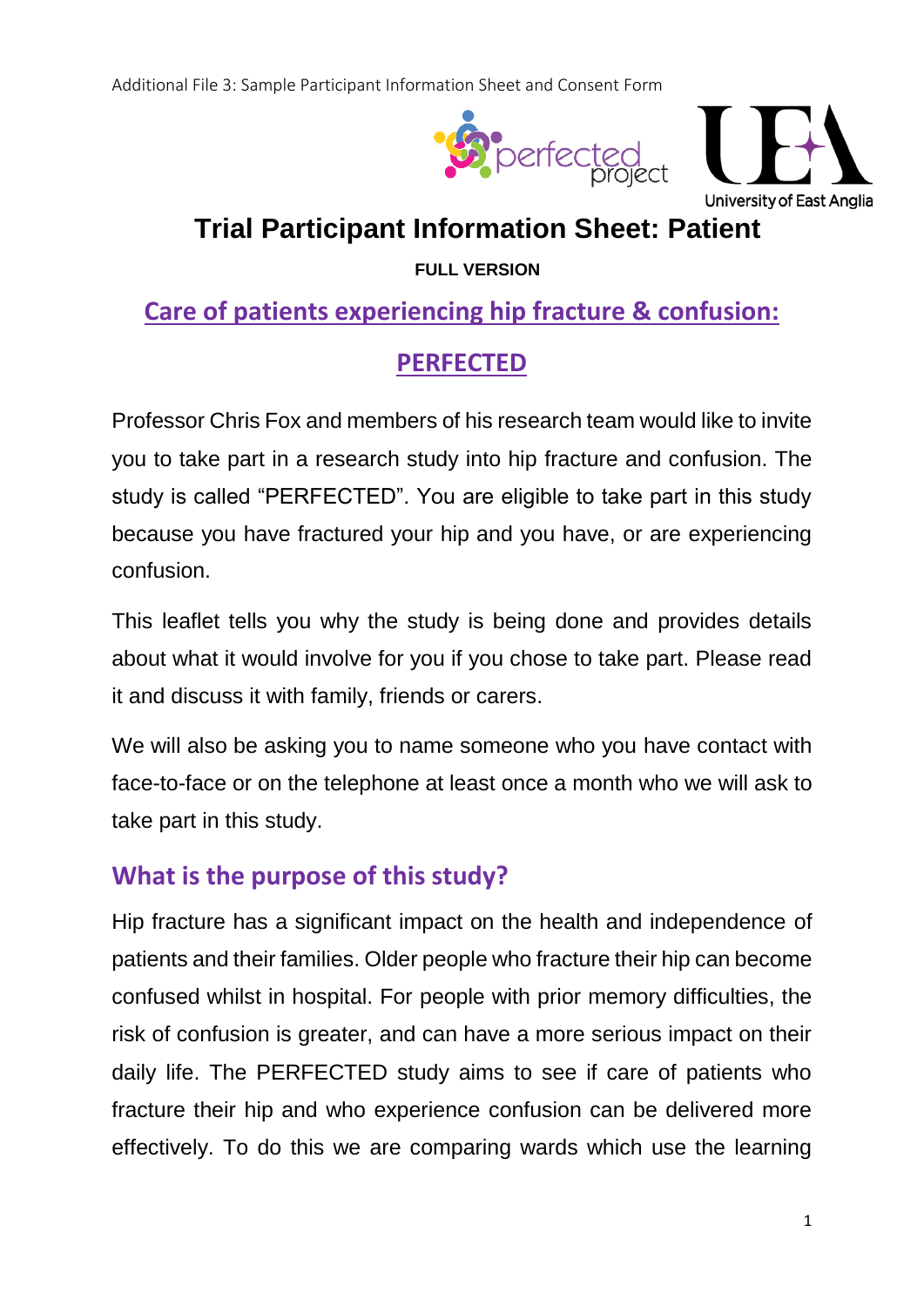from earlier parts of our PERFECTED study against wards delivering standard care.

#### **Why have I been chosen?**

You have been given this invitation because you are currently in a hospital taking part in this study and have fractured your hip. A member of your care team has suggested you as an eligible patient because you have experienced or are experiencing some confusion. We also believe that you are not taking part in any other research study at this time. Please inform us if this is not the case as it may mean you are not able to take part in this study.

#### **Do I have to take part?**

No, it is up to you. If you prefer not to take part then please tell the person who approached you about this study. This will not affect the care that you receive in any way.

## **What will happen to me if I take part?**

We will ask you to sign a consent form stating that you agree to take part. We will access your medical and General Practitioner (GP) records to see how often you see NHS staff and how they help you. Whilst you are in hospital, we will ask you some questions about your memory and daily life.

At approximately 1, 3 and 6 months after your operation, a member of our research team will contact you to arrange a suitable time to visit you to ask you questions about what your memory and daily life have been like since your operation.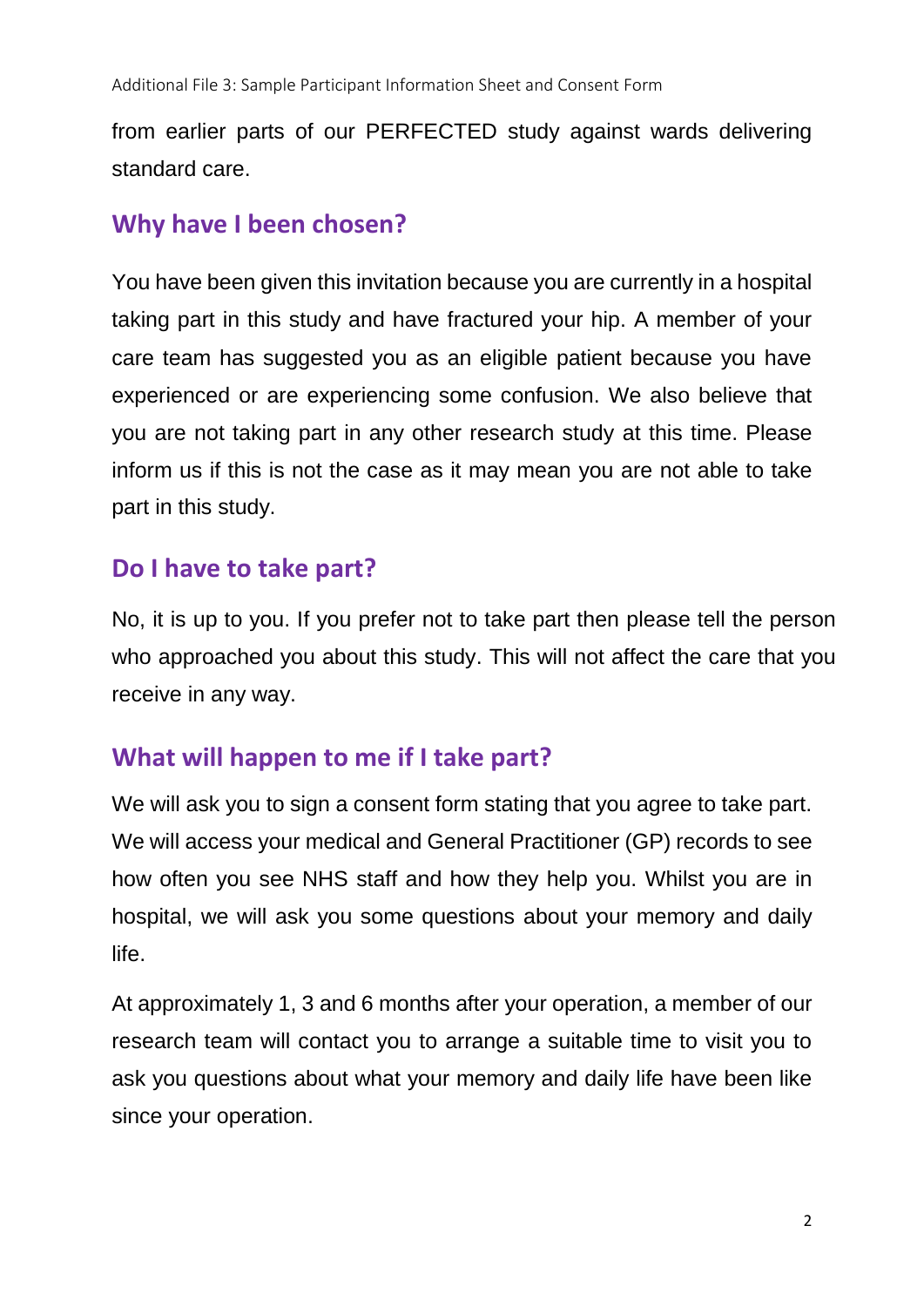Additional File 3: Sample Participant Information Sheet and Consent Form

- When we visit you at 1 month after your operation, we may also invite you to take part in an interview about the care you received in this hospital. If selected we will give you more information about the interview at this visit.
- We are also interested in your mobility following your operation. At the 3 month visit we will ask you to stand up from a chair, walk 3 yards at your own speed and return to sitting in the chair. We will ask you to use any walking aids which you normally use during this task.

We realise that recovering from a major hip operation can be hard, particularly for those who have experienced some confusion. Because of this we would like you to tell us of someone in your life that you have contact with either face-to-face or via telephone at least once a month so we can ask them about your memory and daily life as well.

## **Patients in England only**

The National Hip Fracture Database uses care and treatment information collected by hospitals to look at the quality of care they provide. To help PERFECTED we wish to access the information collected by the National Hip Fracture Database. This information includes; the type of surgery you have, information about the surgery itself, what type of place you were living in before you broke your hip and if you went back to the same place following your operation. To do this we need your permission to record your NHS number. We will securely share this with the National Hip Fracture Database. They will remove your NHS number and send us the information we require confidentially.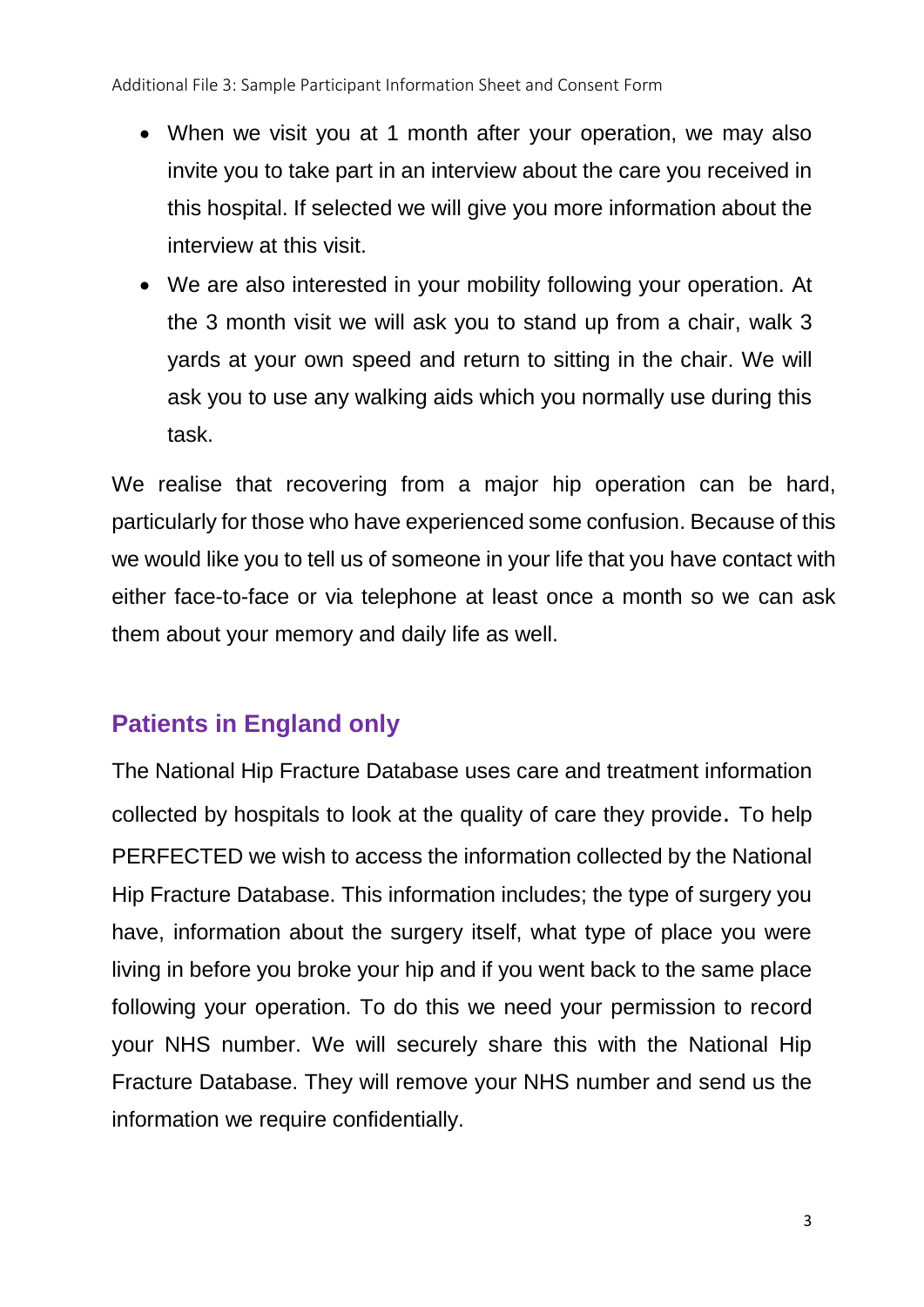## **What happens if I become really confused?**

When some people experience confusion there may be occasions when they are unable to remember things and/or make informed choices. This is sometimes known as losing capacity.

If, during the study, you are assessed by a member of our research team to have lost capacity to make informed choices about your involvement with our study, we will seek advice from an appropriate person about your wishes. This person may be a family member or close friend. In England this person would become known as 'consultee', in Scotland this person would be known as a 'legal representative'.

Speaking to a consultee or legal representative on your behalf will help our team to keep you involved in the research project. If this happened, your involvement in the study would continue unless you appeared to object or we are told otherwise by your consultee (England) or legal representative (Scotland). It may be helpful to tell a member of our research team who you might like to advise us on your behalf in respect of your involvement in this research study, should you lose capacity.

#### **Are there any risks in taking part?**

No. Taking part in this research study should not cause you any problems. You will simply be asked questions which we would like you to answer as best you can. The walking activity only asks you to do what you may already be doing.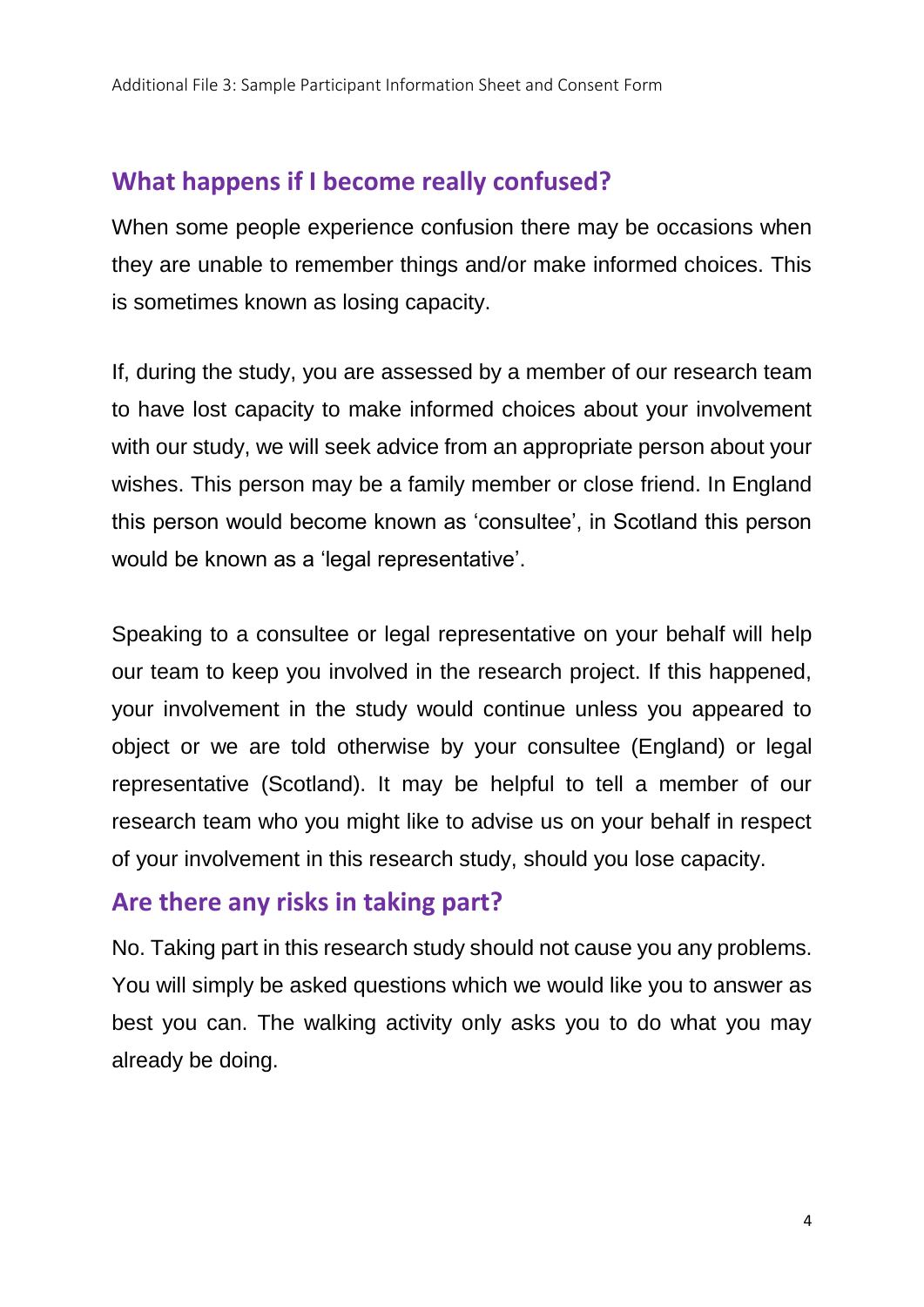## **Are there any benefits in taking part?**

There are no direct benefits but this research may help NHS staff members care for people in the future.

#### **What happens if I do not want to carry on in the study?**

You are free to stop taking part in the study at any time. We will ask you for a reason for stopping as it will help the study, but you do not have to give a reason. If you choose to take part but then change your mind, any information you have agreed to provide until that point will be kept by the study but no further information will be collected. Not continuing in this study will not affect your future care in any way.

#### **What if there is a problem?**

If you have concerns about any aspect of the study, please feel free to discuss the matter with a member of the research team. If you remain unhappy please contact XXXXXX XXXXXXXXX (PERFECTED research worker), XXXX XXXX (Local Study Lead) or Prof Ken Laidlaw (Head of Clinical Psychology, Norwich Medical School, UEA) on 01603 593600. If you have more general concerns about the care you received in hospital please access the Patient Advice and Liaison Service (PALS) on 0800 073 0741 or you can visit the PALS website at: <http://www.pals.nhs.uk/>

#### **What happens when the study is finished?**

The results of this study will interest many different people. Findings will be published but no one will be able to tell it was you. Data will be stored securely at the hospital and at the University of East Anglia for at least 10 years after the study ends and then securely destroyed.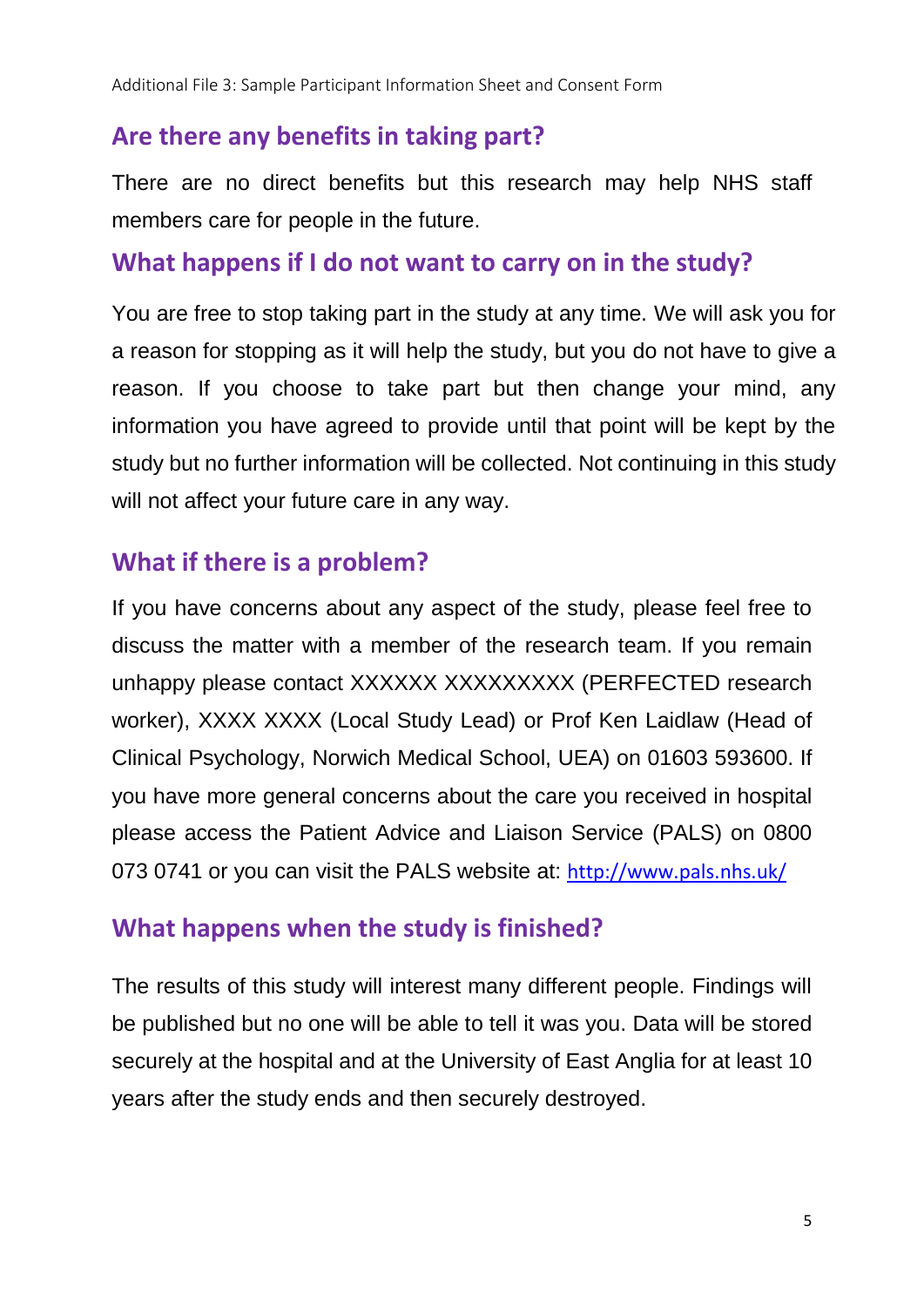## **Will my taking part in the study be confidential?**

All the information we collect during the course of the research will be kept confidential and there are strict laws which safeguard your privacy at every stage in line with the Data Protection Act (1998). Study researchers will need to access your medical and General Practitioner (GP) records to carry out this research. We will give you a unique study code. This allows us to remove personally identifiable information. As PERFECTED has a large study team anonymised data may be shared securely between research organisations but only for research purposes.

You may also be approached to participate in other research studies conducted by the Chief Investigator for PERFECTED in the future. If you decide to take part in these, the research team may wish to access some of your data from this study. If this is the case, the Sponsor through the Chief Investigator will ensure that the other research complies with legal, data protection and ethical guidelines and that any data shared between the research studies remains anonymous.

To ensure that the study is being run correctly, we will ask your consent for responsible representatives from the Sponsor (University of East Anglia) and the NHS Institution to access your medical and General Practitioner (GP) records and data collected during the study, where it is relevant to you taking part in this research. The Sponsor (University of East Anglia) is responsible for overall management of the study and providing insurance and indemnity.

The Sponsor, the NHS and all researchers involved have a duty of confidentiality and nothing that could reveal your identity will be disclosed outside the research site and the co-ordinating centre (University of East Anglia). To ensure the study is running appropriately a selection of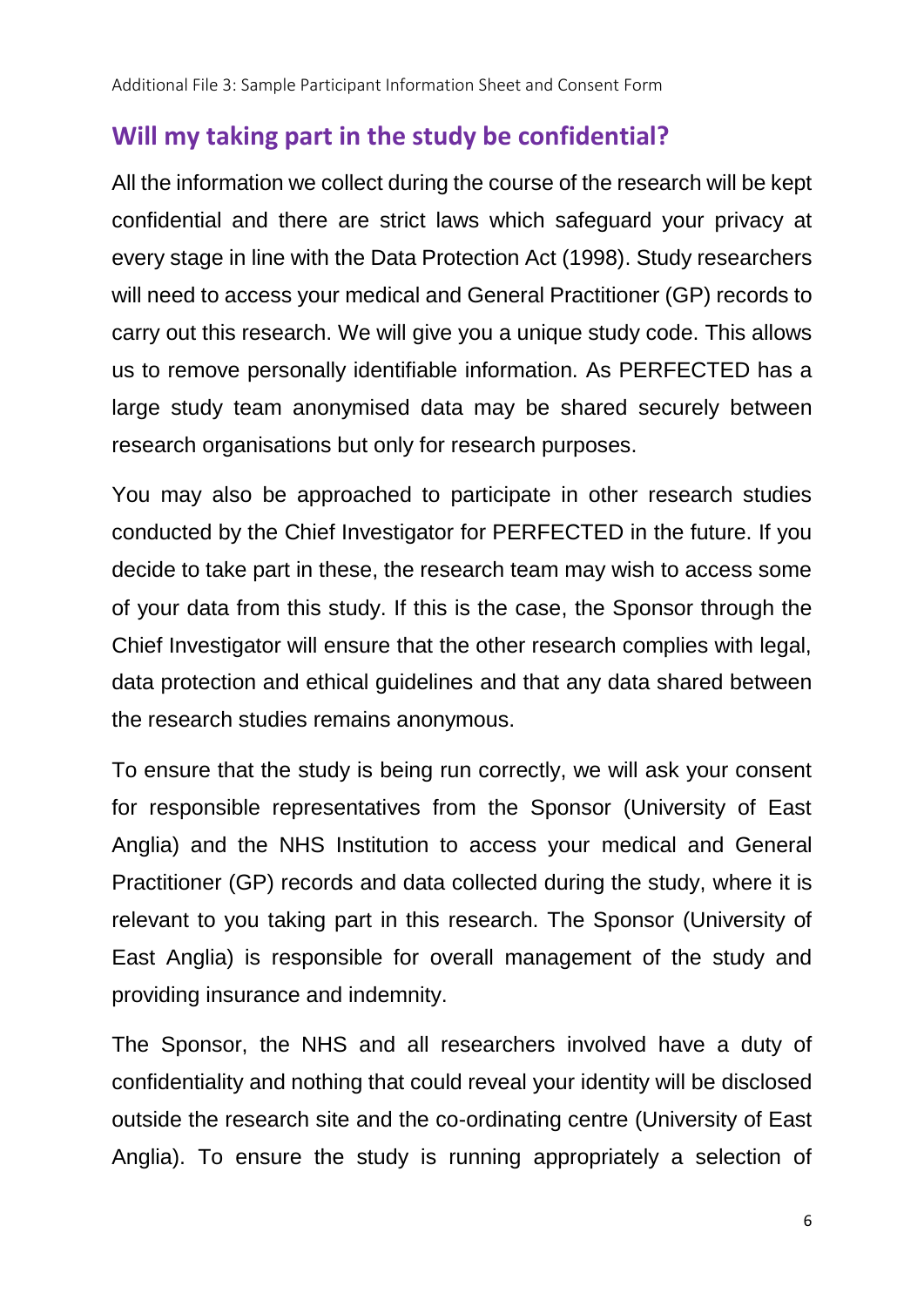consent forms will be sent to the University of East Anglia from local sites via secure fax or by encrypted email from a secure NHS mail account. These forms, like all the other data you provide, will be kept for a minimum of 10 years after the study ends and then securely destroyed.

The only time that we would pass on identifiable information would be if you disclosed information of a serious incident or information that made us think that you or someone else, was at risk of serious harm. Additionally, if a member of the study team has reason to believe that you may be potentially suffering from depression we will send a letter to your General Practitioner (GP) informing them of this.

## **Want to know more about the study?**

**PERFECTED** is funded by the National Institute for Health Research. This study and its documents have been reviewed and approved by a National Research Ethics Committee. This is an independent group of people who review research studies to protect the safety, rights, well-being and dignity of participants in research.

If you have any further questions, please contact one of the following:

- XXXXXXXXXXXXXXXXXXXX (PERFECTED research worker), address. Email: XXX, Tel: XXXXX XXXXXX
- XXXXXXXXXXXXX (Local Study Lead), Address, Email: XXX, Tel: XXXXX XXXXXX

# **Thank you for considering taking part in this research study and taking time to read this leaflet.**